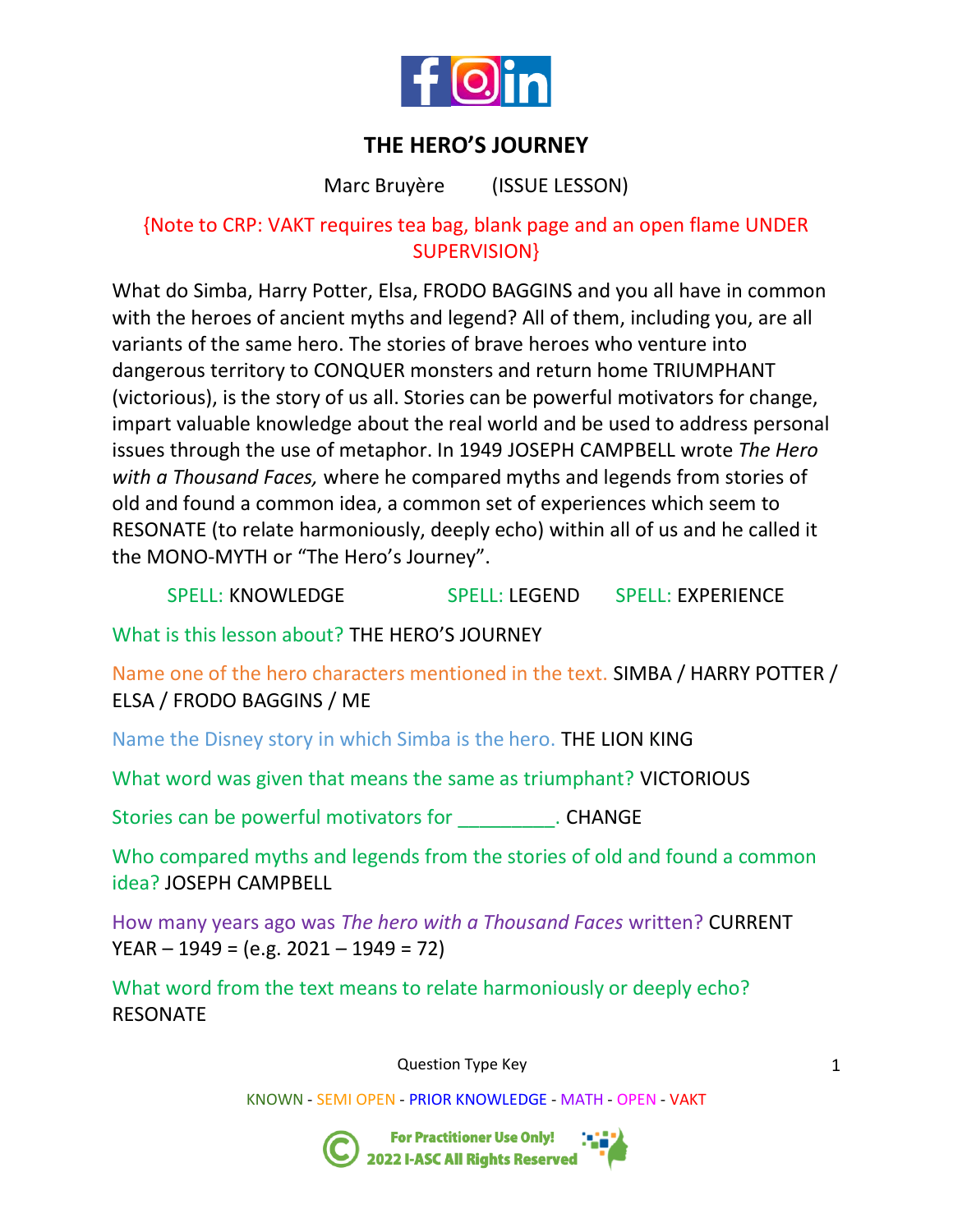

### Give another meaning for the word resonate? TO RELATE HARMONIOUSLY / DEEPLY ECHO

What is another name for The Hero's Journey? THE MONO-MYTH

Name a hero that you resonate with.



The journey can be seen as a cycle that moves through 12 stages that are divided into 3 acts. Act 1 of the story is called "*SEPARATION"* and begins with the first stage, the ORDINARY WORLD. This is where we get to know our hero, their drives, urges and character. We get insight into the routine lives of the hero and those around them. Every story involves a problem or central DRAMATIC question that disturbs the hero's "normal" life and it is this that sets the scene for the next stage, *"The Call to Adventure"*. The realization and recognition that something is "wrong" causes discomfort in our hero, which SPURS (to prompt and encourage) them to action, it creates the counterpoint that provides the energy which drives the story forward.

#### SPELL: CYCLE SPELL: CHARACTER SPELL: QUESTION

What is Act 1 of the story called? SEPARATION

What is the first stage of the journey? THE ORDINARY WORLD

If the 12 stages of the journey were divided equally into the acts, give the equation that calculates how many stages would be in each act.  $12 \div 3 = 4$ 

Question Type Key

KNOWN - SEMI OPEN - PRIOR KNOWLEDGE - MATH - OPEN - VAKT



**For Practitioner Use Only!** 2022 I-ASC All Rights Reserved

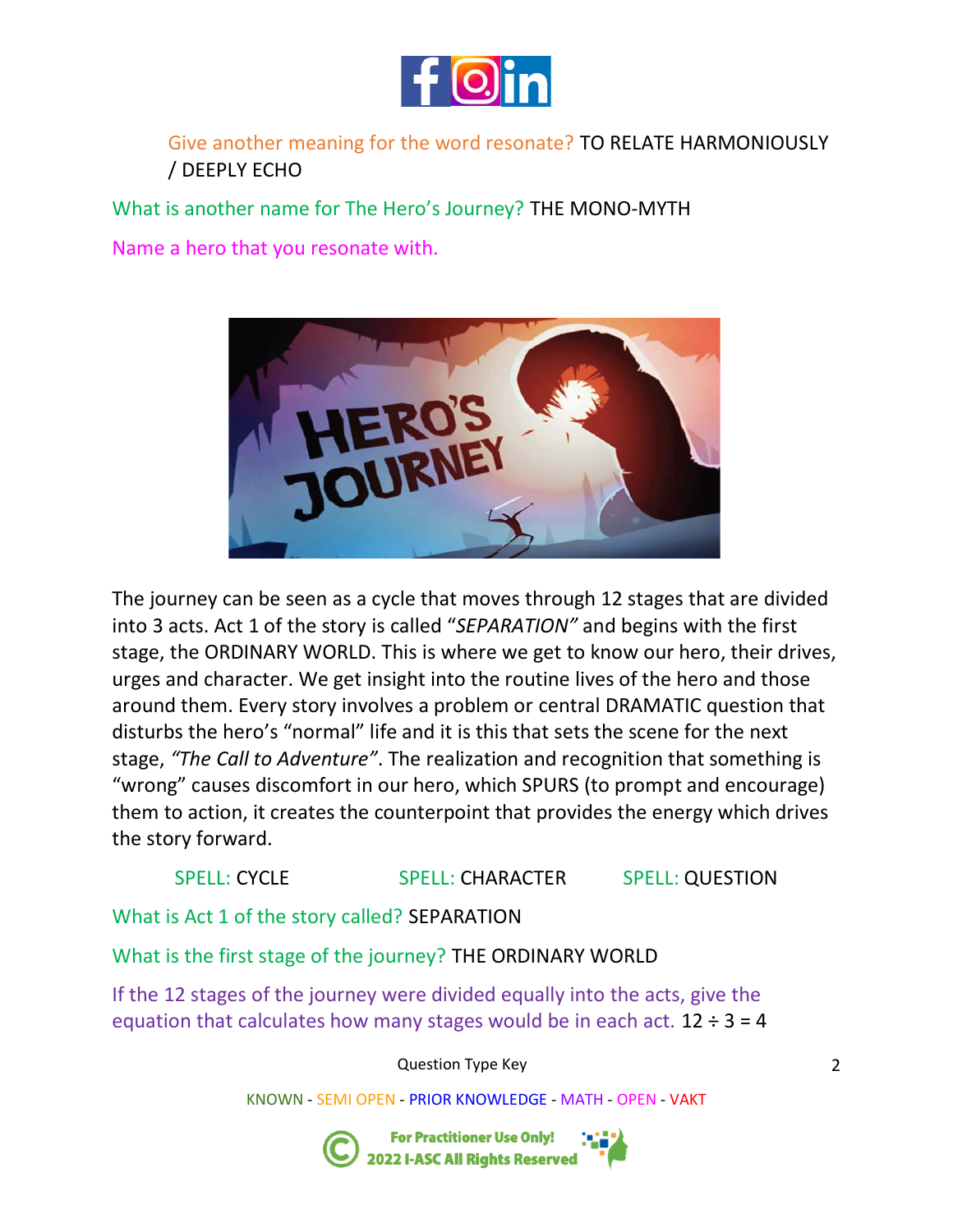

Name a common object that also moves through a cycle divided into 12 parts. (HINT: It is often found on a wall or a wrist). A CLOCK / A WATCH / A CLOCK FACE

Name one of the things we get to know more about during the ordinary world stage. OUR HERO / THEIR DRIVES / URGES / CHARACTER

Every story involves a \_\_\_\_\_\_\_\_\_ or central dramatic question. PROBLEM

Name the next stage after the ordinary world stage. THE CALL TO ACTION

What does the realization and recognition that something is "wrong" cause our hero? DISCOMFORT

Describe something from your life that you consider a "call to adventure".

{VAKT} – In the image below, point to the Ordinary world hemisphere. Then lay the pencil down so that it points to stage 2: Call to Adventure, like a clock hand.



The solution to the hero's discomfort cannot be found within their ordinary world and requires them to leave their place of comfort and venture into the unknown or SPECIAL WORLD. Initially this call to adventure is met with resistance, the hero wrestles with their own fears and INSECURITIES, preferring the comfort and safety

Question Type Key

KNOWN - SEMI OPEN - PRIOR KNOWLEDGE - MATH - OPEN - VAKT

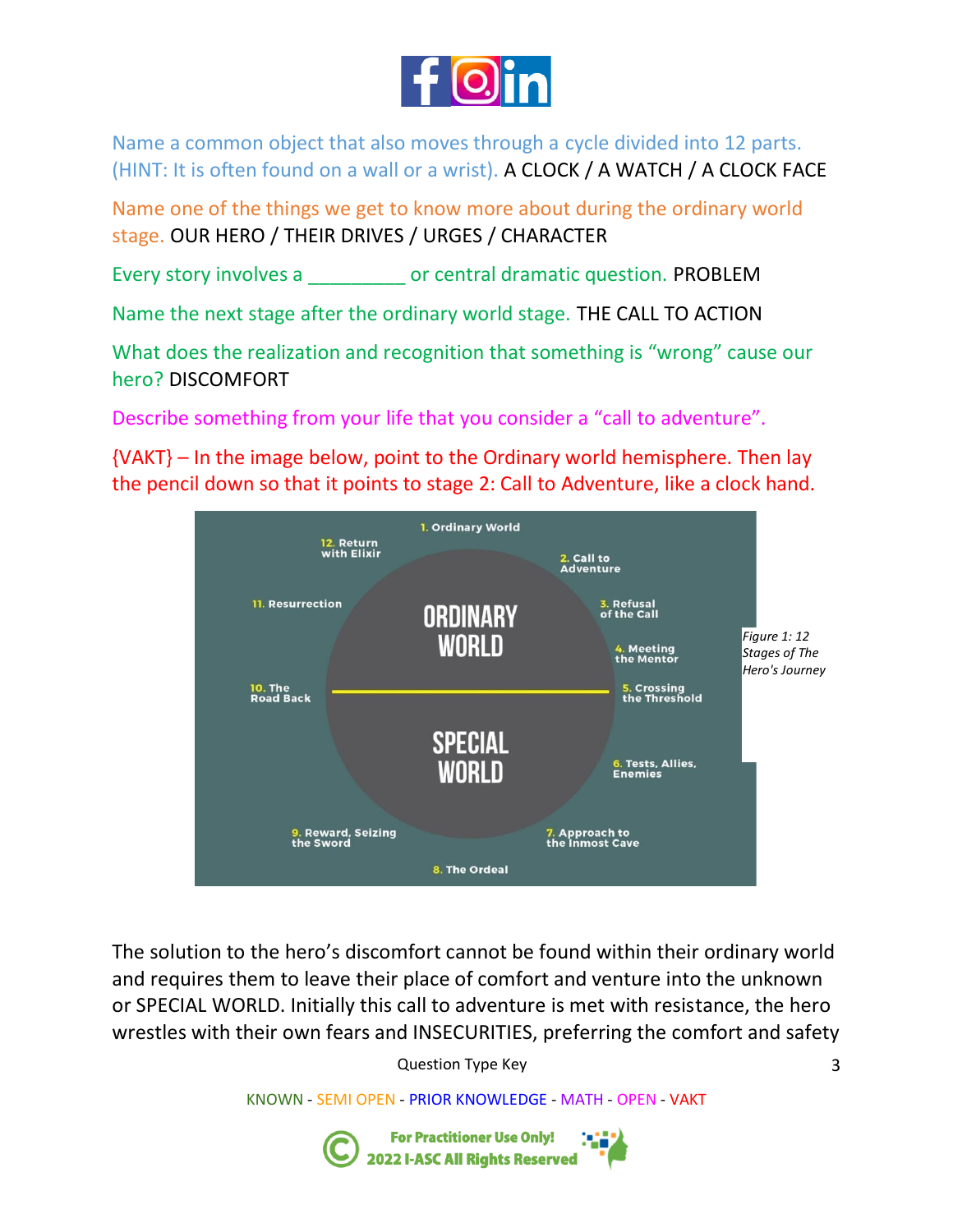

of their ordinary world, this is the third stage "*Resisting the Call"*. The call to adventure may start as a WHISPER and each time it is not HEEDED (paid attention to), gets louder and harder to resist, until finally the problem of staying the same becomes larger than the problems of change. It is at this stage that we *"Meet the Mentor".*

SPELL: SOLUTION SPELL: ADVENTURE SPELL: WRESTLES

The hero needs to leave their place of comfort and venture into the unknown or world. SPECIAL

Initially this call to adventure is met with \_\_\_\_\_\_\_\_\_\_\_\_\_\_\_\_\_. RESISTANCE

What is the third stage of the journey called? RESISTING THE CALL

Name one of the things in their ordinary world that the hero may prefer. COMFORT / SAFETY

The call to adventure may start as a \_\_\_\_\_\_\_\_\_\_\_\_\_. WHISPER

What word from the text means "paid attention to"? HEEDED

What does the word heeded mean? PAID ATTENTION TO

Describe how you think one fear or insecurity, can keep someone from answering the "call to adventure".

The hero has become aware of a problem, but has no idea how to solve it. This is when our hero encounters a MENTOR who can educate, prepare and train them for their initial journey. Mentors have left the ordinary world before and can impart valuable KNOWLEDGE and lessons about the special world, thereby helping the hero overcome their initial fears and uncertainty. The mentor represents the knowledge of the special world and can take the form of a wise person or an ALLURING (powerfully and mysteriously attractive or fascinating) object, like a treasure map. From their ordinary world, the hero experiences a call to adventure; they seek out a mentor which prepares them for the second act *"DESCENT AND INITIATION".* 

Question Type Key SPELL: ENCOUNTER SPELL: UNCERTAINTY SPELL: TREASURE

KNOWN - SEMI OPEN - PRIOR KNOWLEDGE - MATH - OPEN - VAKT

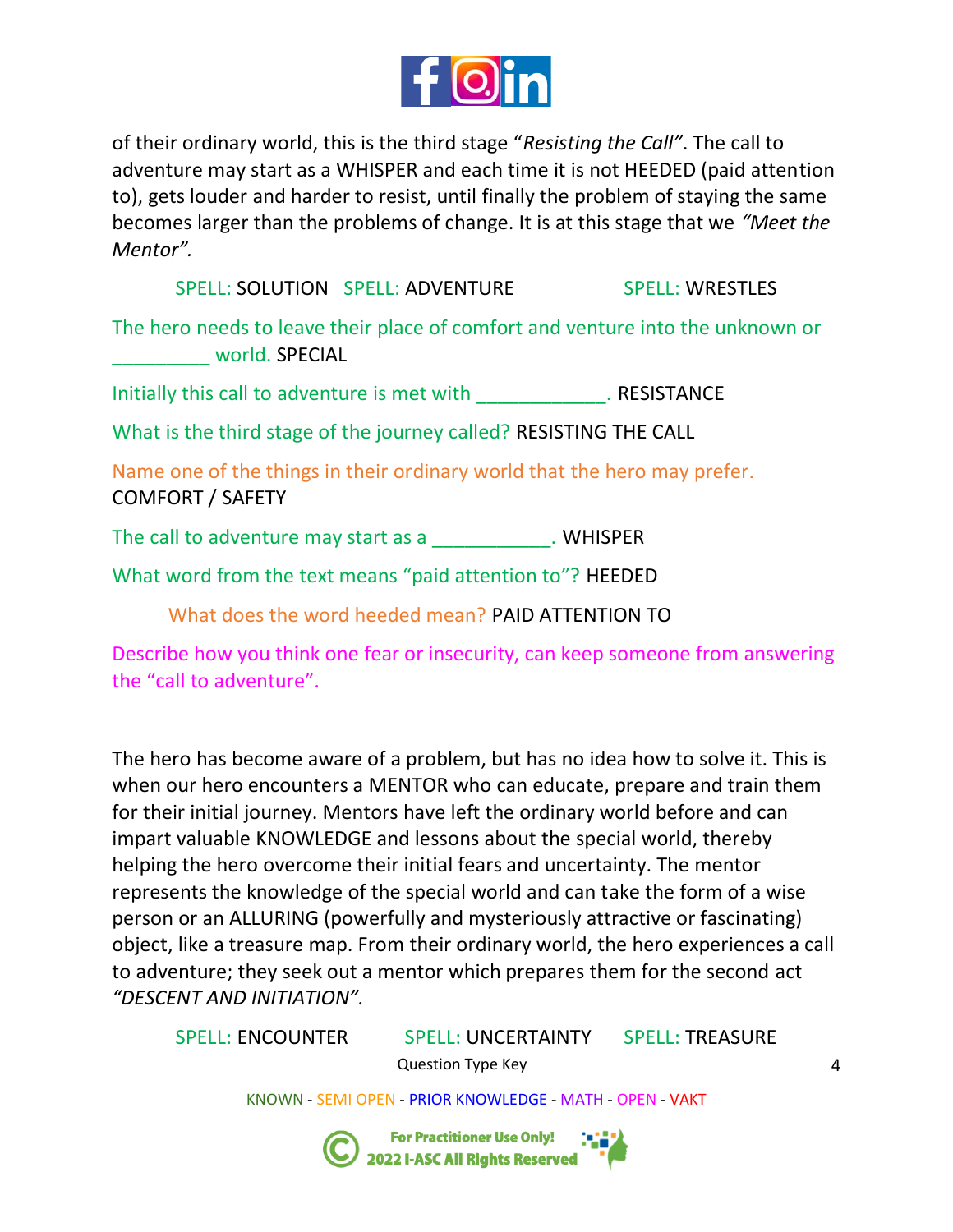

The hero becomes aware of a problem, but has \_\_\_\_\_\_\_\_\_\_\_ how to solve it. NO IDEA

Name one way in which a mentor can help our hero. EDUCATE / PREPARE / TRAIN / IMPART KNOWLEDGE / OVERCOME FEAR

Name one form a mentor could take in a story. WISE PERSON / ALLURING OBJECT / TREASURE MAP

What do mentors represent? KNOWLEDGE OF THE SPECIAL WORLD

Name a mentor from a famous story. EG: RAFIKI (lion king) / YODA (star wars) / EDNA MOLE (incredibles) / MORPHEUS (matrix) etc.

What is the second act called? DESCENT AND INITIATION

Name someone who you would consider a good mentor.

The first stage of the second act is called "*Crossing the THRESHOLD";* a threshold is a strip of wood lining the bottom of a doorway. This stage signifies the hero finally committing to the journey. They are prepared to leave their ordinary world in order to seek a solution outside in the *"special world"*. This stage could be ACCOMPANIED by an event which removes all uncertainty and solidifies the hero's resolve. The next stage of the journey is that of "*Tests, Allies and Enemies"*  and introduces the hero to the special world and some of its INHABITANTS. The hero needs to solve riddles, escape traps or slay monsters. They determine who they can trust and rely on and as a result allies may be RALLIED. They may also encounter those who oppose the hero's quest and so we establish a NEMESIS (rival or arch-enemy).

SPELL: SIGNIFIES SPELL: RIDDLE SPELL: QUEST What is the first stage of the second act called? CROSSING THE THRESHOLD What does this stage signify? THE HERO FINALLY COMMITTING TO THE JOURNEY This stage could be accompanied by an event which removes all uncertainty and the hero's resolve. SOLIDIFIES

Question Type Key

KNOWN - SEMI OPEN - PRIOR KNOWLEDGE - MATH - OPEN - VAKT



For Practitioner Use Only!<br>2022 I-ASC All Rights Reserved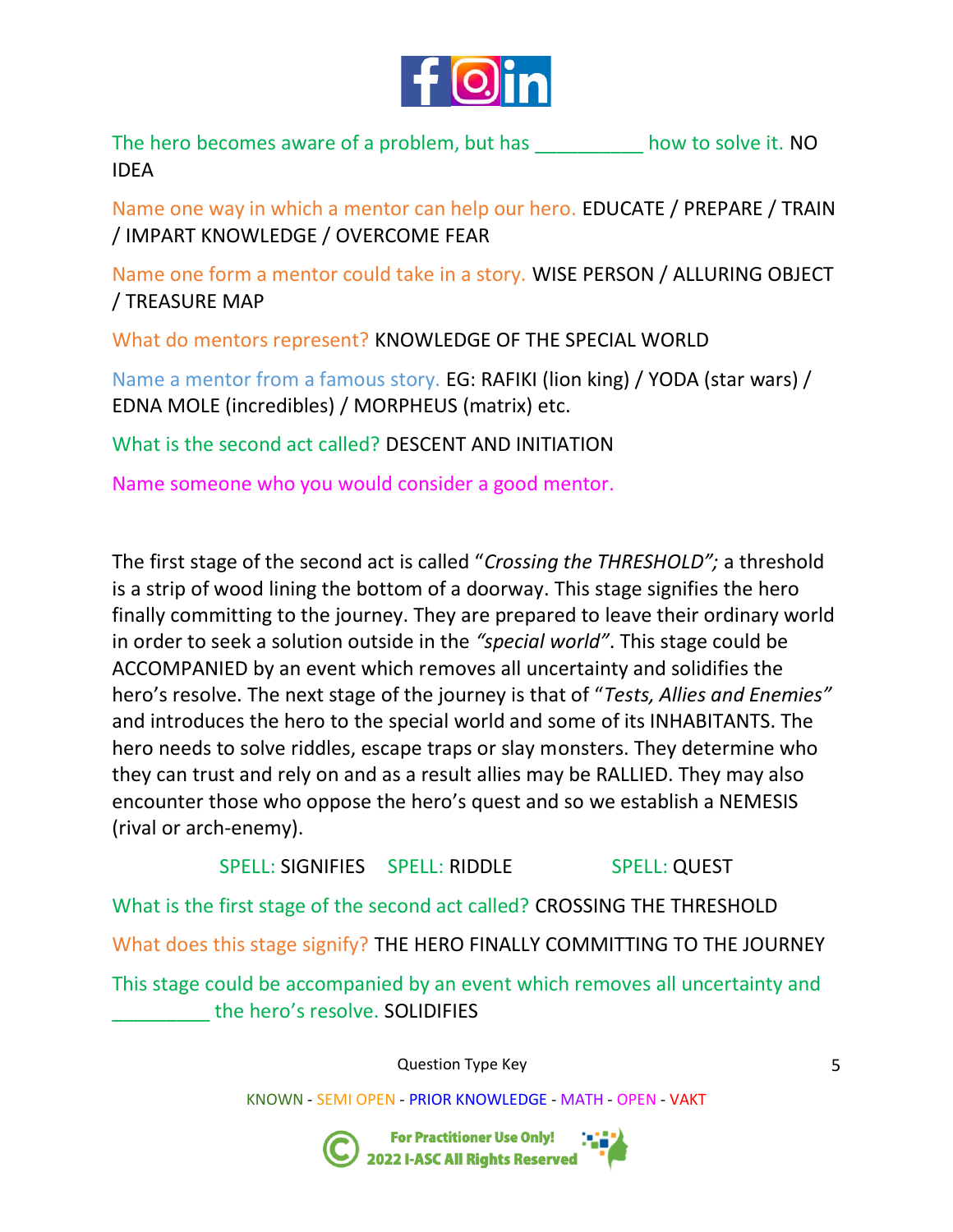

Name one of the things a hero may need to do during the "Tests, Allies and Enemies" stage. SOLVE RIDDLES / ESCAPE TRAPS / SLAY MONSTERS

What word used refers to a rival or arch-enemy? NEMESIS

Give a synonym for nemesis. RIVAL / ARCH-ENEMY

Give the name of one of your favourite villains or nemeses. SCAR / JAFAR / THE JOKER / DARTH VADER / VOLDEMORT / SAURON

Give the name of an "ally" character you like, from a story of your choice. Explain what you like about this character.

The appearance of a rival moves the story along to the next stage, the "*Approach to the Inner Most Cave."* It is now time for the hero to face their CRISIS, to face one of their most difficult ordeals. They enter the lair of the beast and seek to VANQUISH (to utterly defeat) the awaiting foe. This seldom goes according to plan the first time the hero tries, which leads them to the next stage of "*The Ordeal".* This stage is the hero's darkest and most challenging hour, as they are required to face their worst fears. They will be STRETCHED and tested to their very limits. They may need to face death and part of the hero's previous IDENTITY may even need to be killed off in order for them to rise to the occasion and be the hero they need to become.

SPELL: APPEARANCE SPELL: SELDOM SPELL: OCCASION

The appearance of a \_\_\_\_\_\_ moves the story along. RIVAL

What word from the text means to utterly defeat? VANQUISH

What does the word vanquish mean? TO UTTERLY DEFEAT

This stage is the hero's and most challenging hour? DARKEST

What do we call the stage of the hero's darkest and most challenging hour? THE ORDEAL

During "The Ordeal" stage, the hero is required to face their \_\_\_\_\_\_\_. WORST FEARS

Question Type Key

KNOWN - SEMI OPEN - PRIOR KNOWLEDGE - MATH - OPEN - VAKT



:<br>:<br>2022 I-ASC All Rights Reserved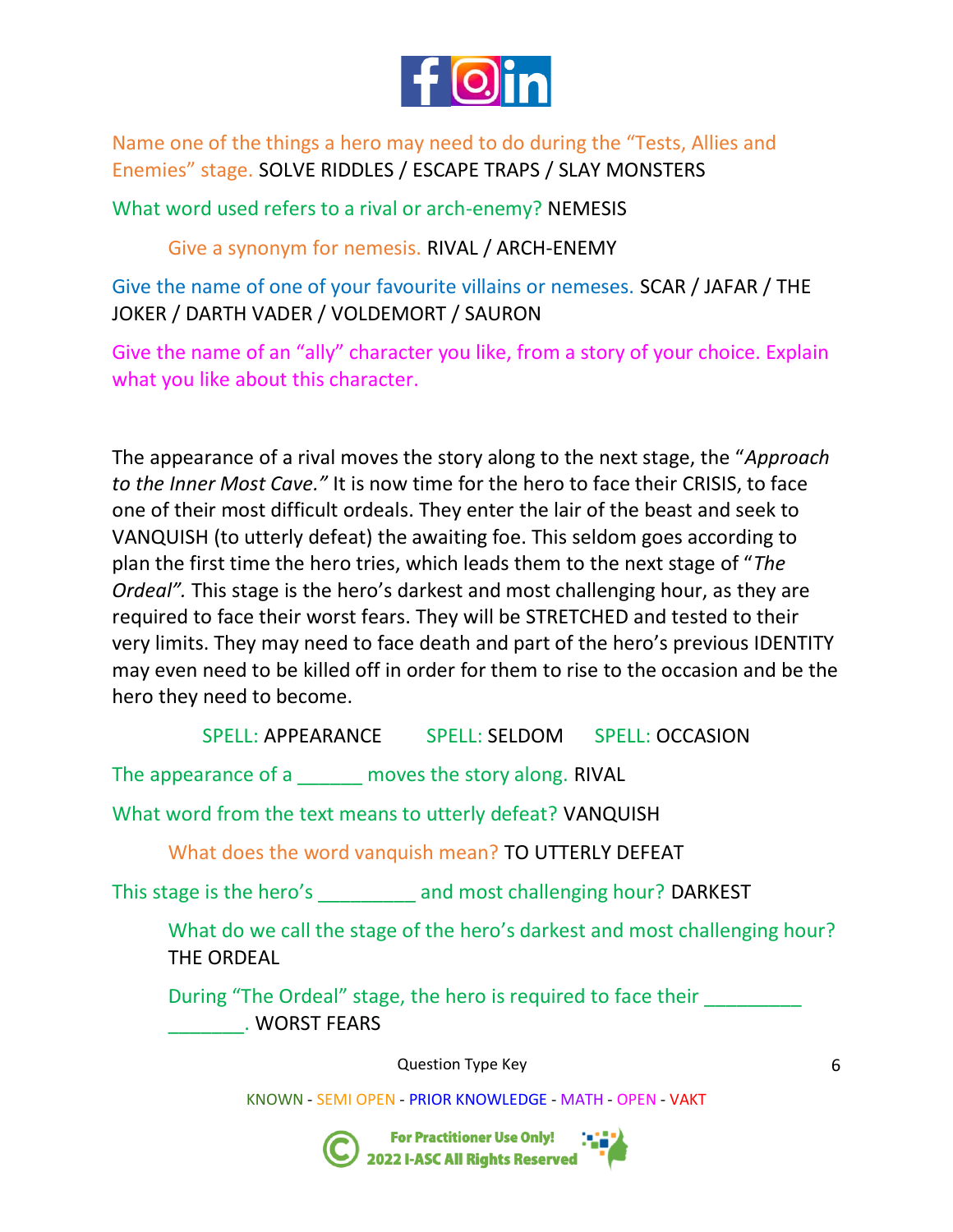

What may need to be killed off in order for the hero to rise to the occasion? PART OF THE HERO'S PREVIOUS IDENTITY

The next stage is that of the "*Reward or Treasure",* where our hero RETRIEVES some reward in the form of a powerful item, RECOGNITION, new powers or understandings. This stage provides the hero an opportunity to recover from their trials and celebrate their PROGRESS, before they return to their ordinary world with their new found rewards. The third act begins with the "*Road back"* and involves the hero's return journey from the special world. They may need to defend their reward against dark forces that seek to keep the reward from the ordinary world. The hero's RESOLVE (commitment or determination) could be tested by an event that requires the hero to recommit to the completion of the journey.

SPELL: REWARD SPELL: CELEBRATE SPELL: COMPLETION

The next stage of the journey is called the "Reward or  $\blacksquare$ ". TREASURE

Name one of the forms a hero's reward or treasure could take. A POWERFUL ITEM / RECOGNITION / NEW POWERS / UNDERSTANDINGS

This stage provides the hero an opportunity to from their trials. RECOVER

Name one thing this stage provides the hero. AN OPPORTUNITY TO RECOVER / CELERATE THEIR PROGRESS

Give a synonym from the passage for the word resolve. COMMITMENT / DETERMINATION

Give a reason why you think, dark forces from the "special world" may seek to keep the rewards heroes find there, from reaching the ordinary world.

{VAKT: The image below is from a famous 1970's movie called "Rocky". The story of an underdog boxer. Here, he celebrates completing his training. Stand up and move around like a practicing boxer, phantom boxing (punching the air), pretend to skip rope for 10 hops and run on the spot for ten counts. Celebrate by finishing with the pose below.}

Question Type Key

KNOWN - SEMI OPEN - PRIOR KNOWLEDGE - MATH - OPEN - VAKT



:<br>:<br>2022 I-ASC All Rights Reserved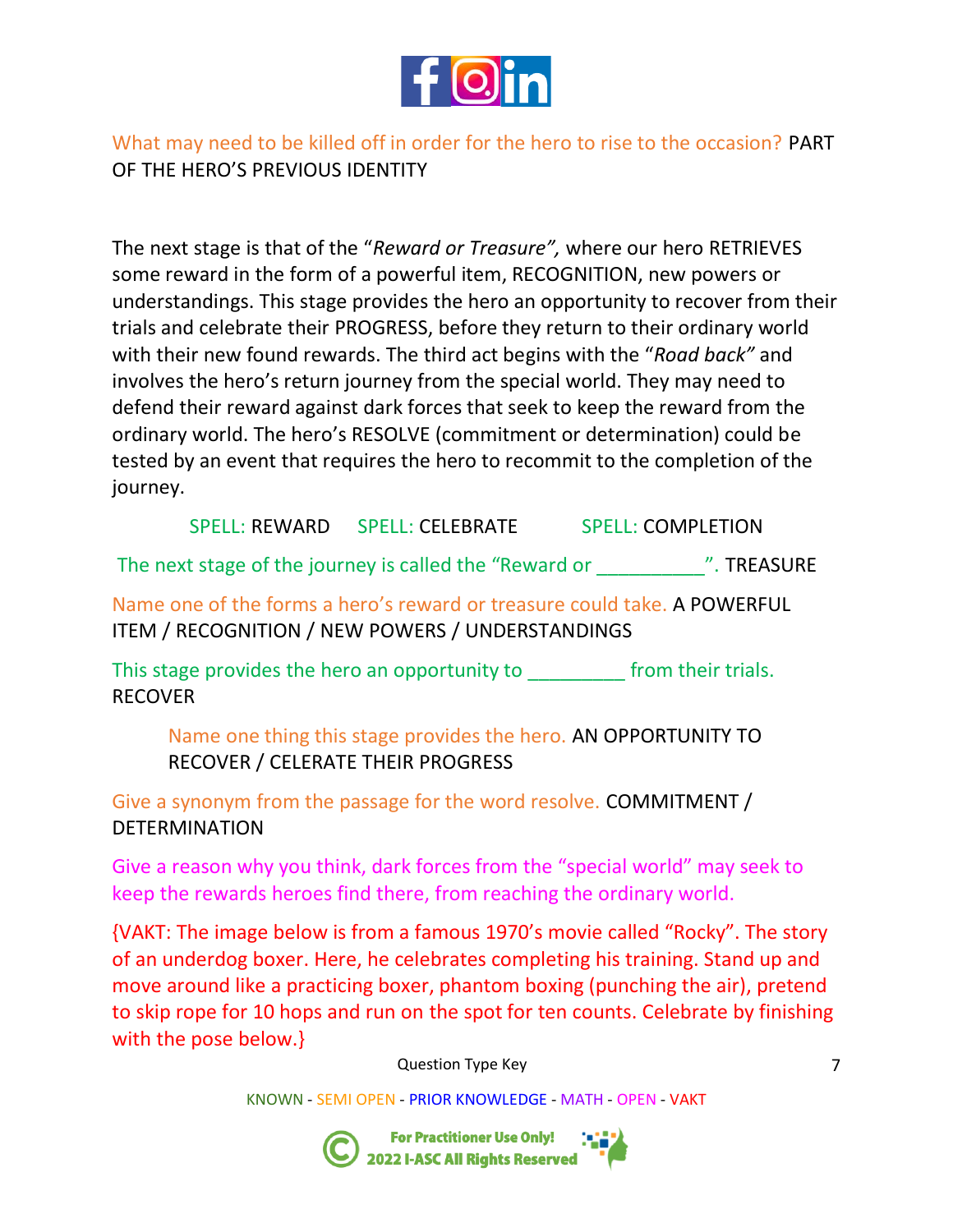



*Figure 2: Rocky Balboa*

Once back in the ordinary world, the hero enters the "*RESURRECTION"* stage. This stage can represent a PURIFICATION the hero has to go through. The hero has been transformed by the journey and needs to adjust and adapt their new way of being with their ordinary world. The journey has changed them and they are no longer the same person that left. The resurrection may be accompanied by a final ordeal: a physical trial, an emotional growth or it could take the form of a final battle between the hero and the darkness. An ordeal that takes place in the ordinary world and where the STAKES are too high for the hero to fail. Allies may come to the hero's side at the last minute, but the final blow must be delivered by the hero.

SPELL: TRANSFORMED SPELL: DARKNESS SPELL: DELIVERED

The resurrection stage, can represent a \_\_\_\_\_\_\_\_\_\_\_ the hero has to go through. PURIFICATION

The has changed them and they are no longer the same. JOURNEY

Name one of the final ordeals that may accompany the resurrection stage. PHYSICAL TRIAL / EMOTIONAL GROWTH / FINAL BATTLE BETWEEN THE HERO AND THE DARKNESS

What are too high for the hero to fail during this stage? THE STAKES

Who may come to the hero's side at the last minute? ALLIES

Question Type Key

KNOWN - SEMI OPEN - PRIOR KNOWLEDGE - MATH - OPEN - VAKT



For Practitioner Use Only!<br>2022 I-ASC All Rights Reserved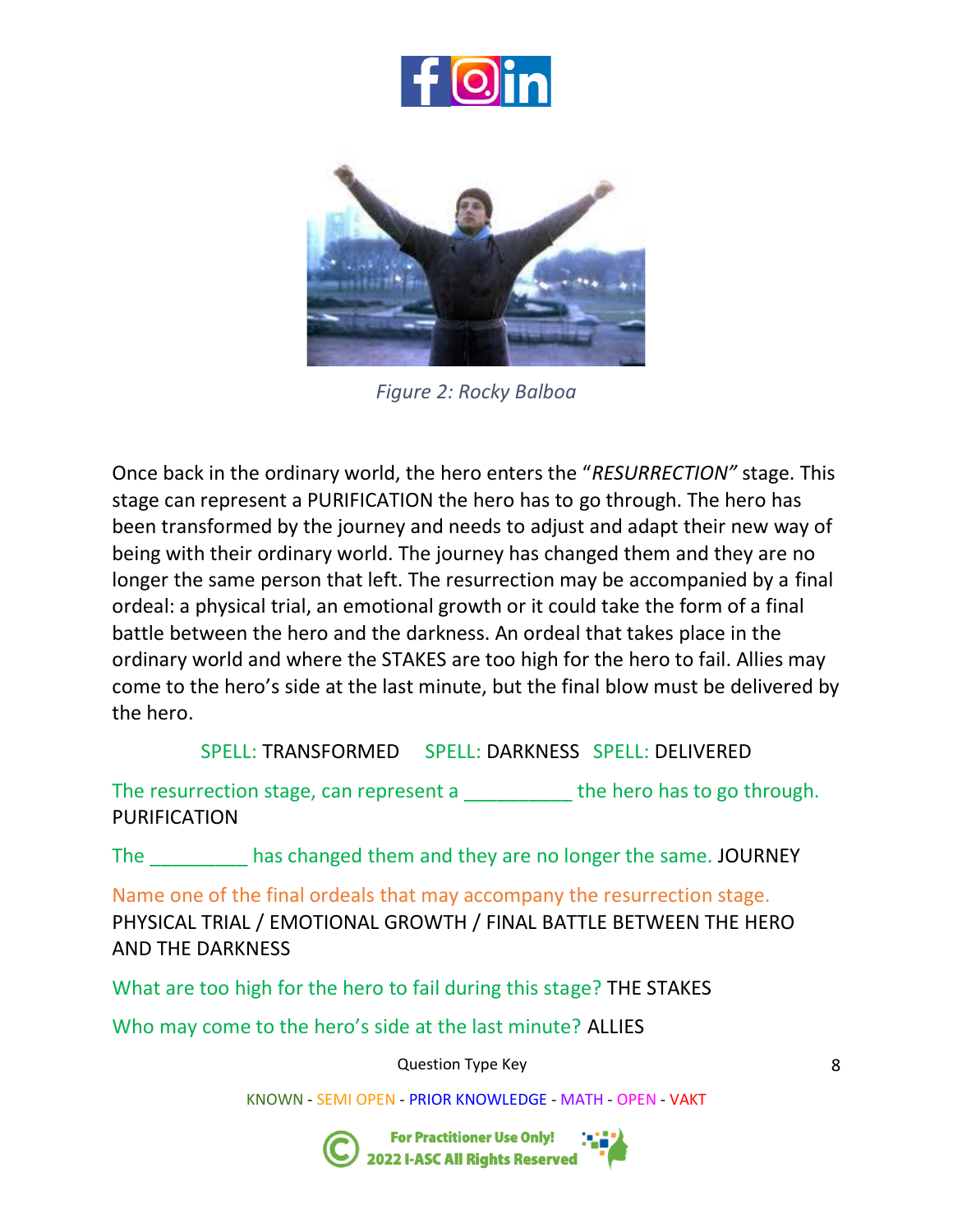

### What must be delivered by the hero? THE FINAL BLOW

Give an example of something that you feel is too important, to not try to do.

The last stage of the hero's journey is the "*Return with the ELIXIR".* The hero has been resurrected, purified and has earned the right to return to the ordinary world and share the elixir of the journey with others or use it to heal a wounded land. It could take the form of a great treasure or magic potion, it could be love, wisdom or simply the experience of SURVIVING the special world. The elixir can bring closure to the journey and restore balance to the hero's ordinary world. It may leave the hero and audience with a LINGERING question or hint at the next adventure, a SEQUEL yet to be written. In most cases the return with the elixir represents the hero settling back into their ordinary world, forever altered by the journey they have taken.

SPELL: PURIFIED SPELL: WOUNDED SPELL: AUDIENCE

What is the last stage of the hero's journey called? RETURN WITH THE ELIXIR

What can the hero do with the elixir once they have returned? SHARE IT WITH OTHERS / USE IT TO HEAL A WOUNDED LAND

Name one form the elixir can take. GREAT TREASURE / MAGIC POTION / LOVE / WISDOM / EXPERIENCE

The elixir can bring to the journey. CLOSURE

What could the last stage of the journey leave the hero and audience? A LINGERING QUESTION / A HINT AT THE NEXT ADVENTURE / A SEQUEL YET TO BE **WRITTEN** 

Name a Movie title that had a sequel. E.G. LION KING / MATRIX / THE LORD OF THE RINGS / ICE AGE / ROCKY etc.

Question Type Key

KNOWN - SEMI OPEN - PRIOR KNOWLEDGE - MATH - OPEN - VAKT

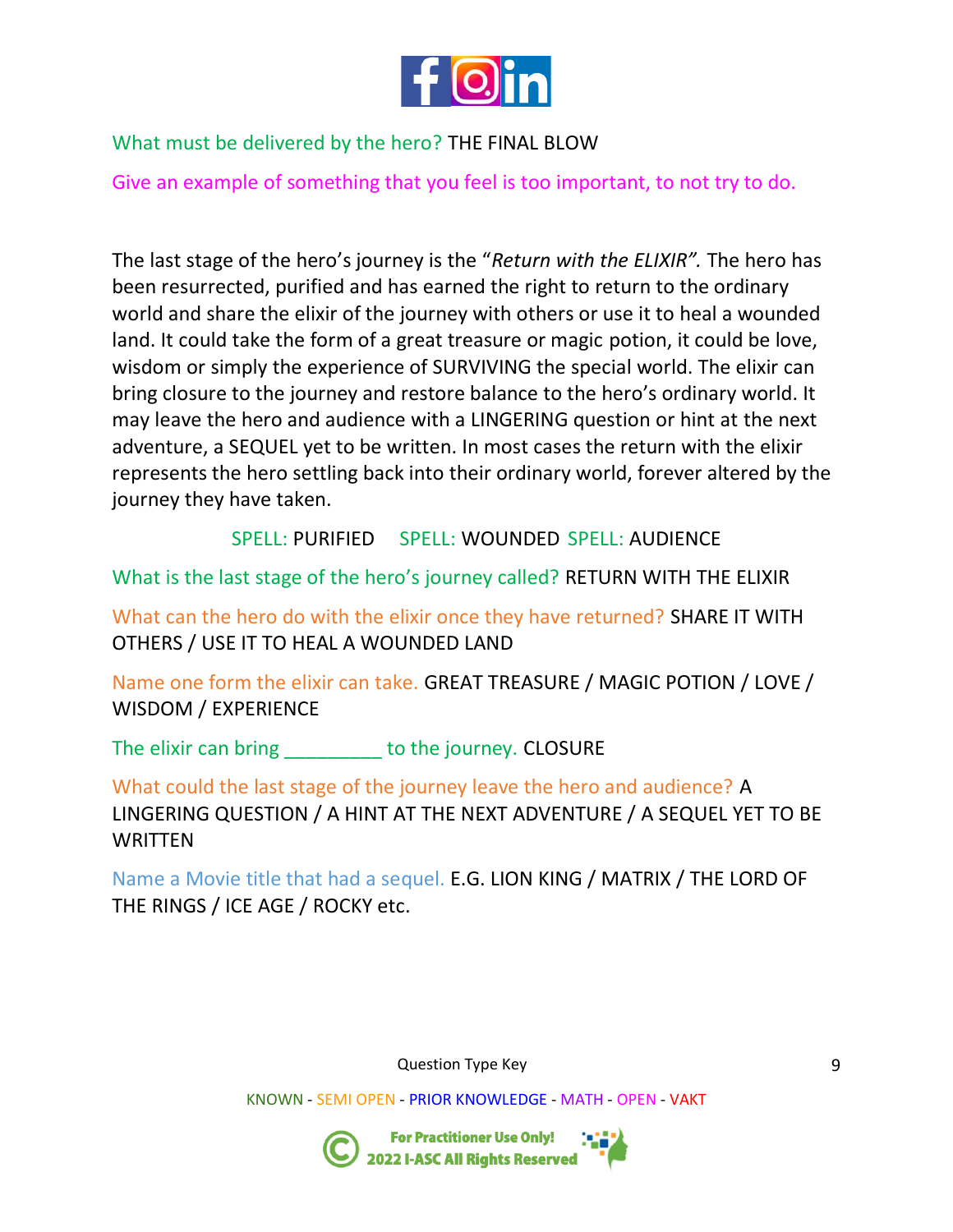

Harry, Frodo, Elsa, you and me, all face challenges in our lives. Challenges which require us to become heroes, in order to OVERCOME these difficulties. Sometimes the troubles in our lives seem like unconquerable monsters, issues weigh us down to the point of EXHAUSTION and we avoid dealing with them due to the discomfort they cause. We can get so caught up in our current stage of the journey that we forget it is a cycle, that what came before will come again and where we are going, we have been before and will go again in the future. We forget, that we are the heroes of our own stories; that we are on a quest through life. We forget that it is by facing our fears, by VENTURING into our darkest unknowns, that we grow.

SPELL: CHALLENGES SPELL: DISCOMFORT SPELL: UNKNOWN

What do challenges require us to become? HEROES

Sometimes the troubles in our lives seem like **Fig. 2018** ? UNCONQUERABLE **MONSTERS** 

What do we sometimes do with our troubles due to the discomfort they cause? AVOID THEM / AVOID DEALING WITH THEM

Give an example of something you have to do every day, which can be considered a cycle. E.G. BATH / SHOWER / EAT / SLEEP / WAKE UP / BRUSH TEETH etc.

Name a cycle in nature which repeats itself regularly. E.G. A YEAR / A DAY / A MONTH / LUNAR(MOON) CYCLE / SEASONS / TIDES etc.

What could be an example of a trouble someone might avoid facing, due to the discomfort it causes?

In these dark times, when we feel lost in our own lives, we can use the hero's journey as a GUIDE. We can use it to determine which stage of our own journey we may be in. Once we know which stage we are in we have an idea of what needs to be faced and what needs to be done. It can serve to organise our thoughts and actions; it places our current SITUATION into context on a CONTINUUM. It gives us some idea of what we should have achieved by this stage and helps us plan for the following stage. We can use the hero's journey as a

Question Type Key

KNOWN - SEMI OPEN - PRIOR KNOWLEDGE - MATH - OPEN - VAKT



;<br>;<br>2022 I-ASC All Rights Reserved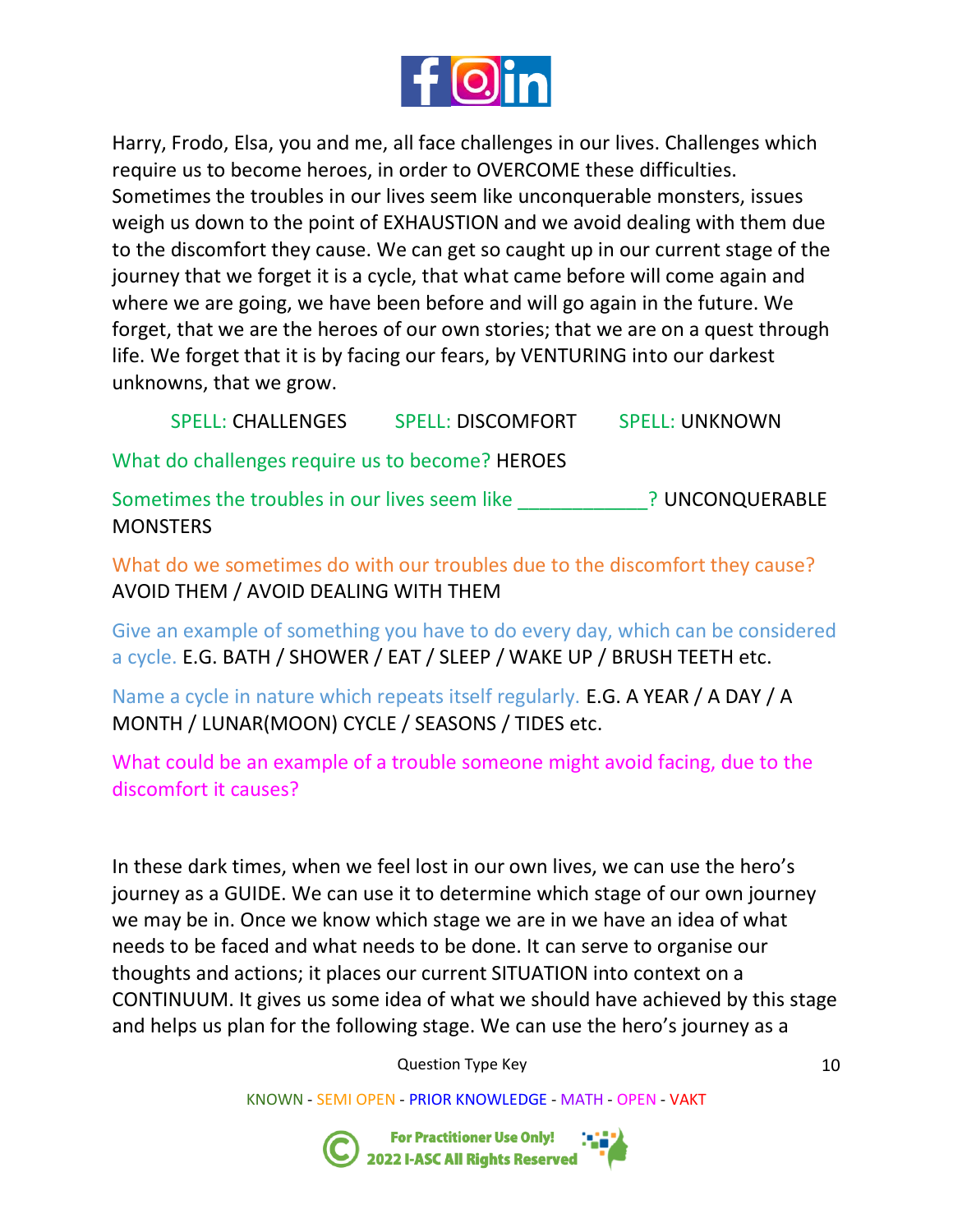

guide on our own adventures, when we feel lost, overwhelmed and defeated, we can find SOLACE (comfort or consolation) in the fact that, we are not alone in our struggles, that countless heroes before us have faced and indeed overcome similar challenges. We can dust ourselves off, raise our heads high, pull our shoulders back and get back out there. We have adventures to go on and problems to solve.

SPELL: ADVENTURES SPELL: CHALLENGESPELL: OURSELVES

We can use the hero's journey as a guide when we feel in our own lives. LOST

Name one of the things the hero's journey can serve to organise. THOUGHTS / ACTIONS

The hero's journey places our situation into on a continuum. CONTEXT

What stage of The Hero's Journey is the "*Reward or Treasure"* stage? 9

If you were undergoing the *"Reward or Treasure"* stage, how many stages are there before the end of the journey?  $12 - 9 = 3$ 

Name something that gives you solace.



{VAKTivity} Make a treasure map. Use a blank piece of paper. Draw an imaginary treasure map, complete with obstacles, a dotted line to indicate your path and an "X" to demarcate your treasure's location. You can use an old tea bag to lightly

Question Type Key

KNOWN - SEMI OPEN - PRIOR KNOWLEDGE - MATH - OPEN - VAKT



**For Practitioner Use Only!** 2022 I-ASC All Rights Reserved